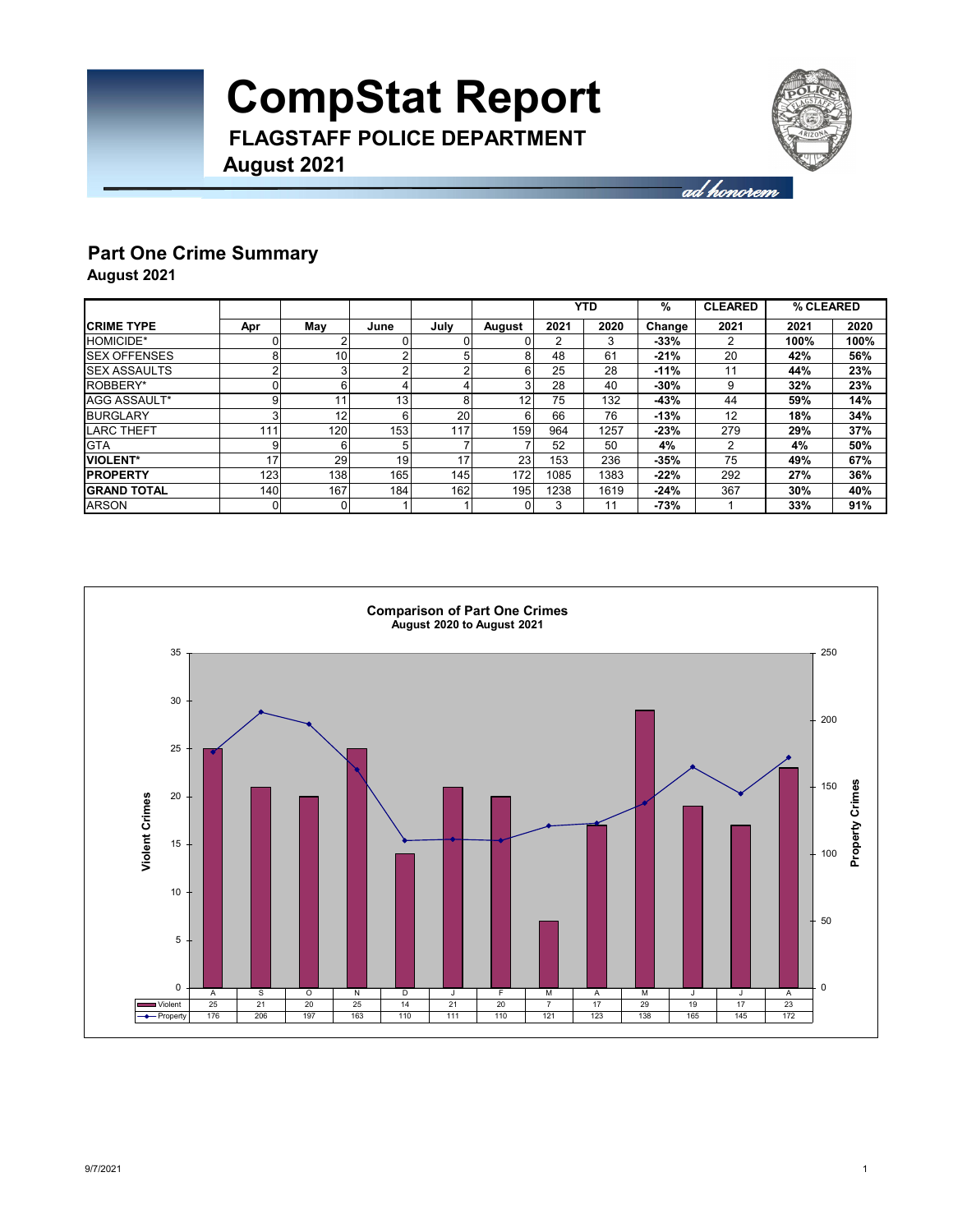### **Patrol Activity / Goals**

**August 2021**

| <b>ACTIVITY TYPE</b>                                                  |  |     |                 |          |      |        | <b>YTD</b> | <b>YTD</b> | %      |
|-----------------------------------------------------------------------|--|-----|-----------------|----------|------|--------|------------|------------|--------|
|                                                                       |  | Apr | May             | June     | July | August | 2021       | 2020       | Change |
| Robberies                                                             |  |     |                 |          |      |        | 28         | 40         | $-30%$ |
| <b>Total Burglaries</b>                                               |  | 3   | 12 <sub>l</sub> | 6        | 20   | 6      | 66         | 76         | $-13%$ |
| <b>Res Burglaries</b>                                                 |  | 3   | 5               | 3        | 10   |        | 35         | 40         | $-13%$ |
| <b>Comm Burglaries</b>                                                |  |     |                 | $\Omega$ | 10   |        | 31         | 36         | $-14%$ |
| <b>Auto Burglaries</b>                                                |  | 13  | 11              | 9        | 21   | 15     | 96         | 118        | $-19%$ |
| Shoplifting                                                           |  | 38  | 44              | 42       | 30   | 60     | 321        | 557        | $-42%$ |
| <b>Citations/Warnings</b>                                             |  | 917 | 961             | 689      | 905  | 651    | 7.940      | 6.766      | 17%    |
| <b>DUI Arrests</b>                                                    |  | 54  | 49              | 42       | 58   | 43     | 401        | 297        | 35%    |
| <b>Collisions</b>                                                     |  | 201 | 187             | 203      | 208  | 259    | 1,680      | 1,371      | 23%    |
| NOTE: In addition to the 50 Dill expects. B are nonding blood requite |  |     |                 |          |      |        |            |            |        |

**NOTE: In addition to the 58 DUI arrests, 8 are pending blood results.**



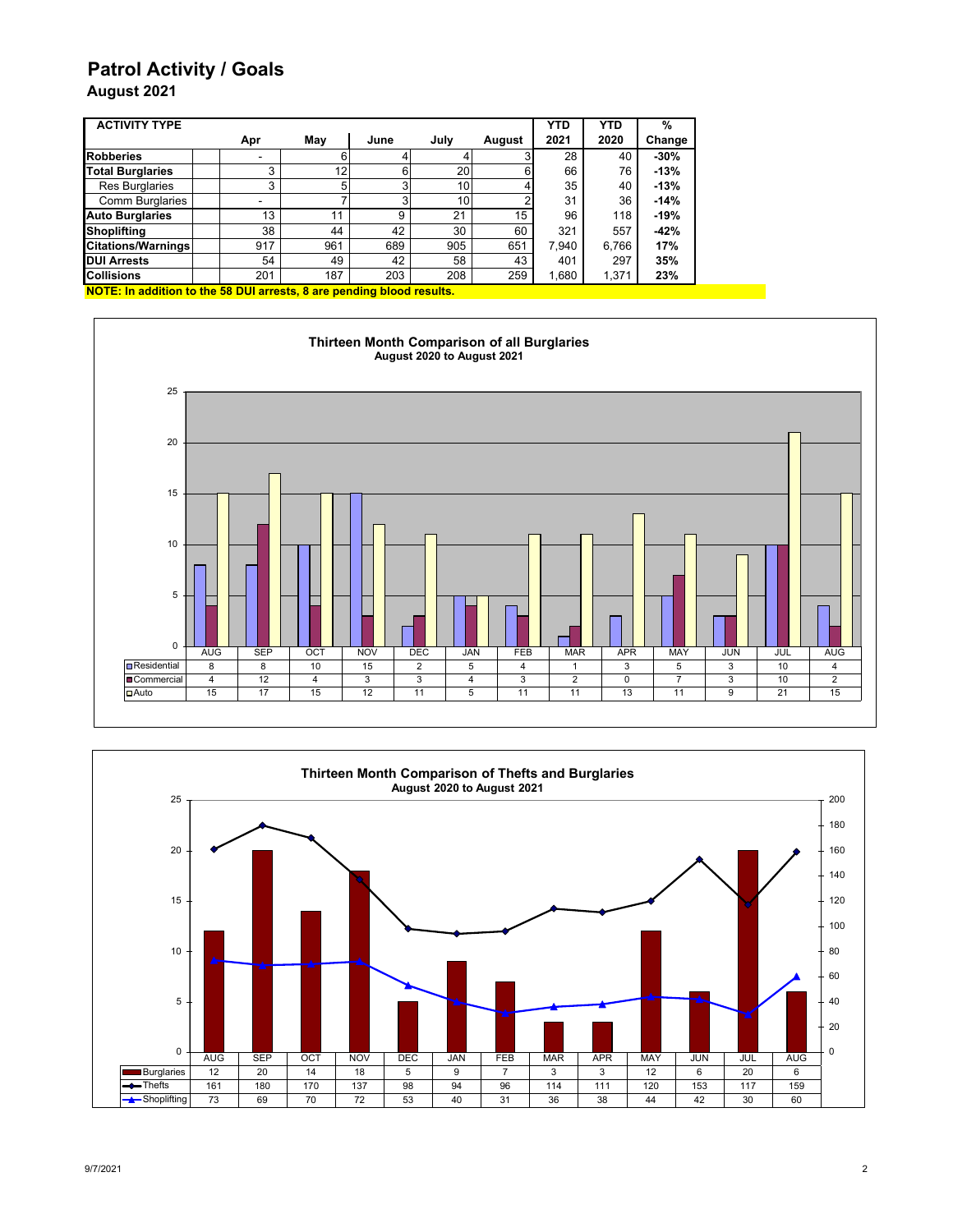## **TRAFFIC DATA**

**August 2021**

|                                    |       |       |      |       |                 | <b>YTD</b> | <b>YTD</b> | %      |
|------------------------------------|-------|-------|------|-------|-----------------|------------|------------|--------|
| <b>ACTIVITY TYPE</b>               | Apr   | Mav   | June | July  | August          | 2021       | 2020       | Change |
| Non-Injury Collisions              | 181   | 158   | 164  | 169   | 215             | 1,436      | 1,212      | 18%    |
| <b>Injury Collisions</b>           | 20    | 27    | 38   | 38    | 44              | 238        | 158        | 51%    |
| <b>Fatal Collisions</b>            | 0     |       |      |       |                 |            |            | 500%   |
| <b>Private Property Collisions</b> | 63    | 59    | 76   | 61    | 63              | 492        | 454        | 8%     |
| <b>DUI Related Collisions</b>      | 9     |       |      | 8     | 4               | 51         | 62         | $-18%$ |
| DUI (Total)                        | 54    | 49    | 42   | 58    | 43              | 401        | 297        | 35%    |
| DUI (Alcohol)                      | 47    | 47    | 41   | 56    | 40              | 373        |            |        |
| DUI (Drugs)                        | 7     |       |      | 2     | 3               | 28         |            |        |
| <b>Traffic Citations</b>           | 317   | 346   | 270  | 322   | 257             | 2,832      | 2,530      | 12%    |
| Warnings                           | 600   | 615   | 419  | 583   | 394             | 5,141      | 4,236      | 21%    |
| <b>Parking Citations</b>           | 10    |       | 11   | 5     | 13 <sub>1</sub> | 286        | 542        | $-47%$ |
| <b>All Traffic Stops</b>           | 1.181 | 1.245 | 877  | 1.237 | 846             | 10.073     | 7,570      | 33%    |
| Traffic Stops-No Enfor             | 106   | 109   | 139  | 201   | 112             | 1,048      | 699        | 50%    |
| 30-Day Impounds                    | 16    | 13    | 9    | 9     | 20              | 126        | 85         | 48%    |



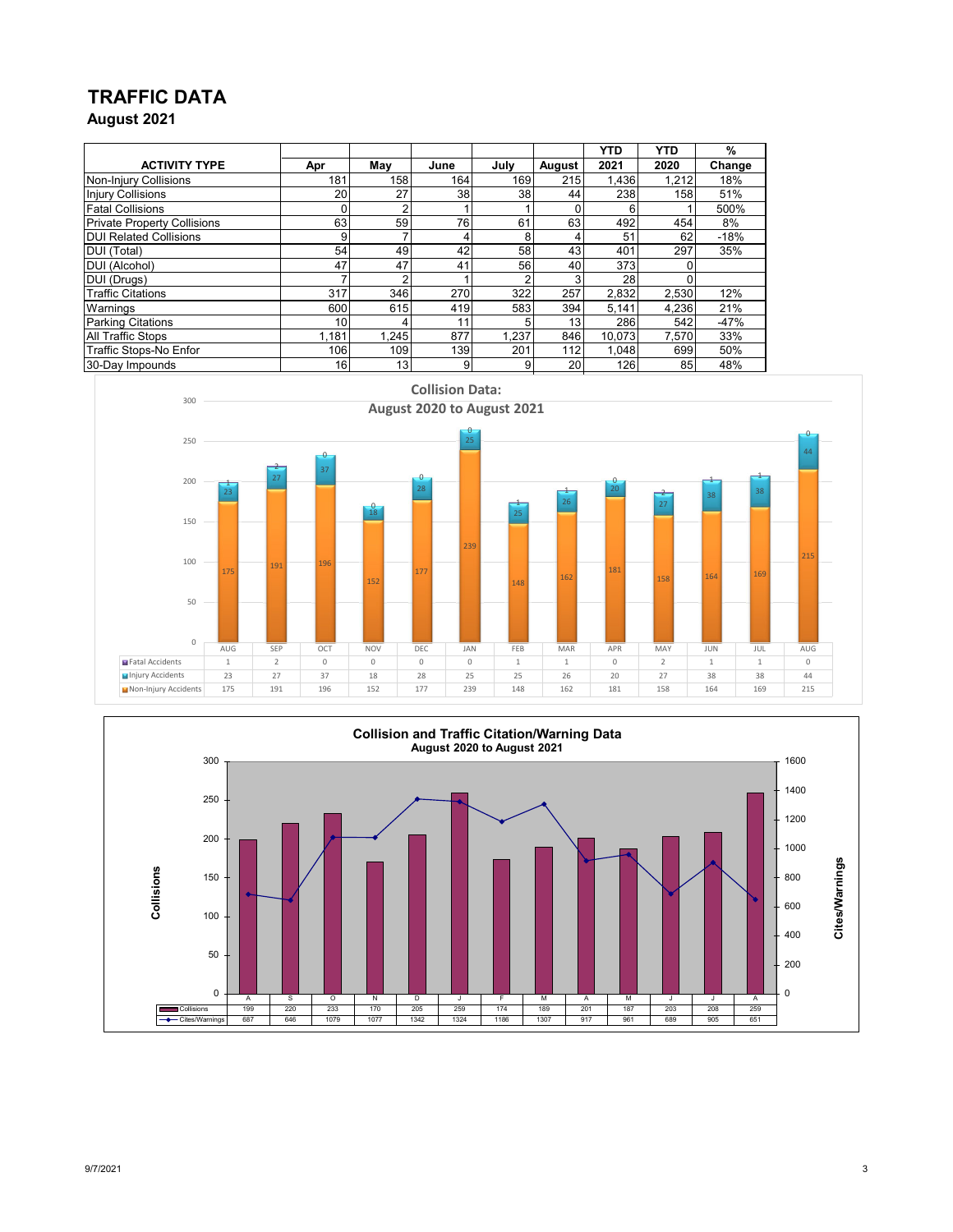

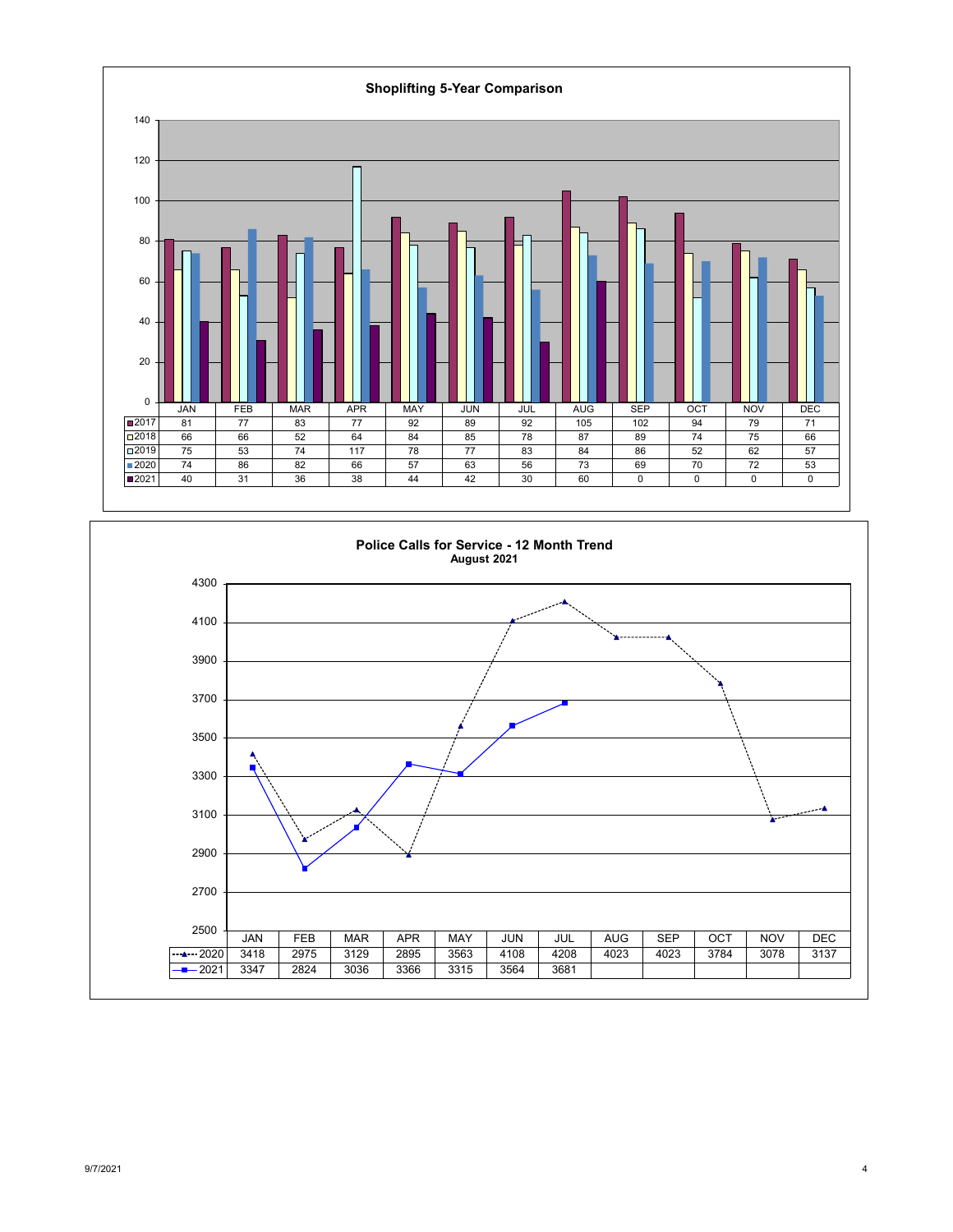

## This section intentionally left blank.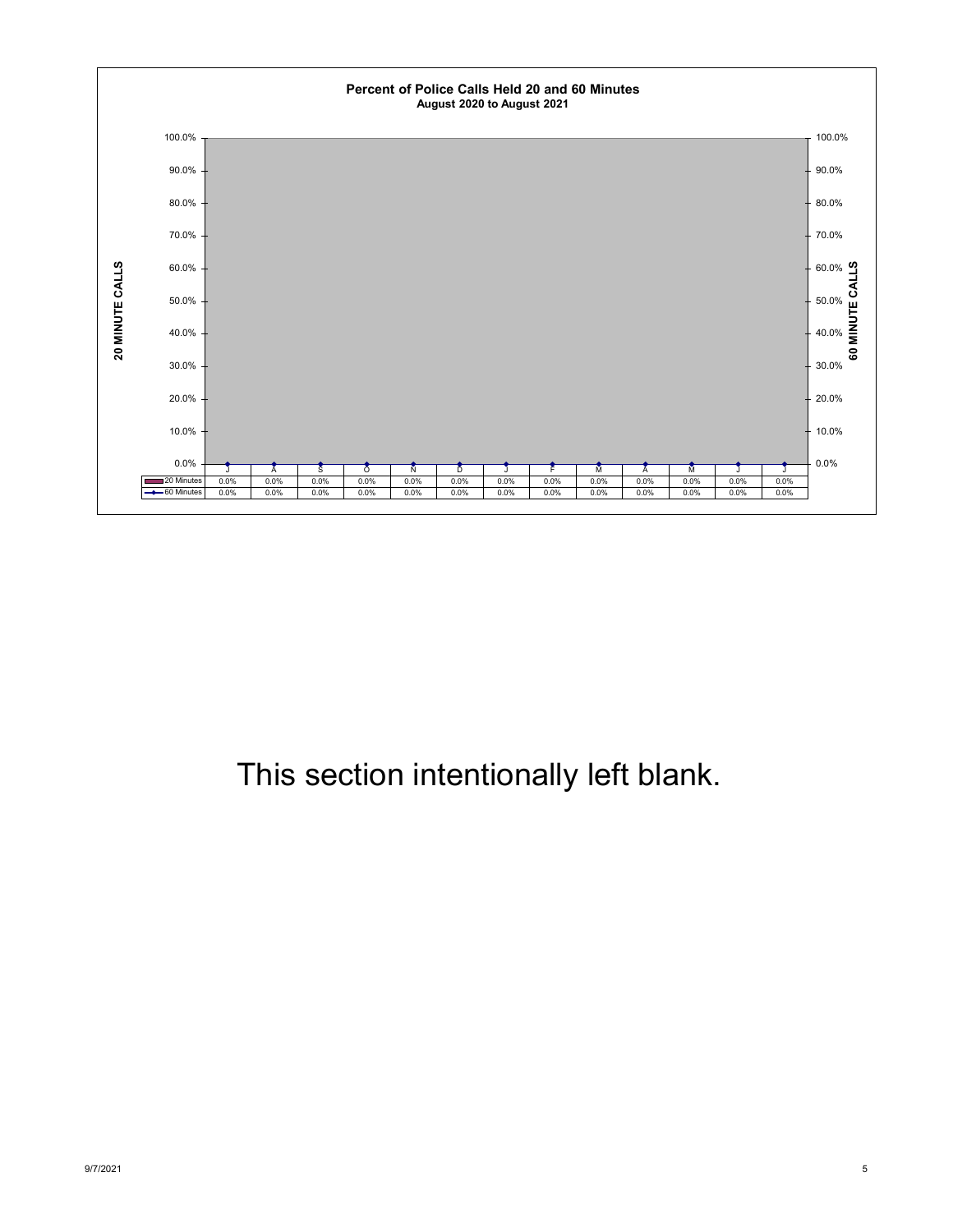

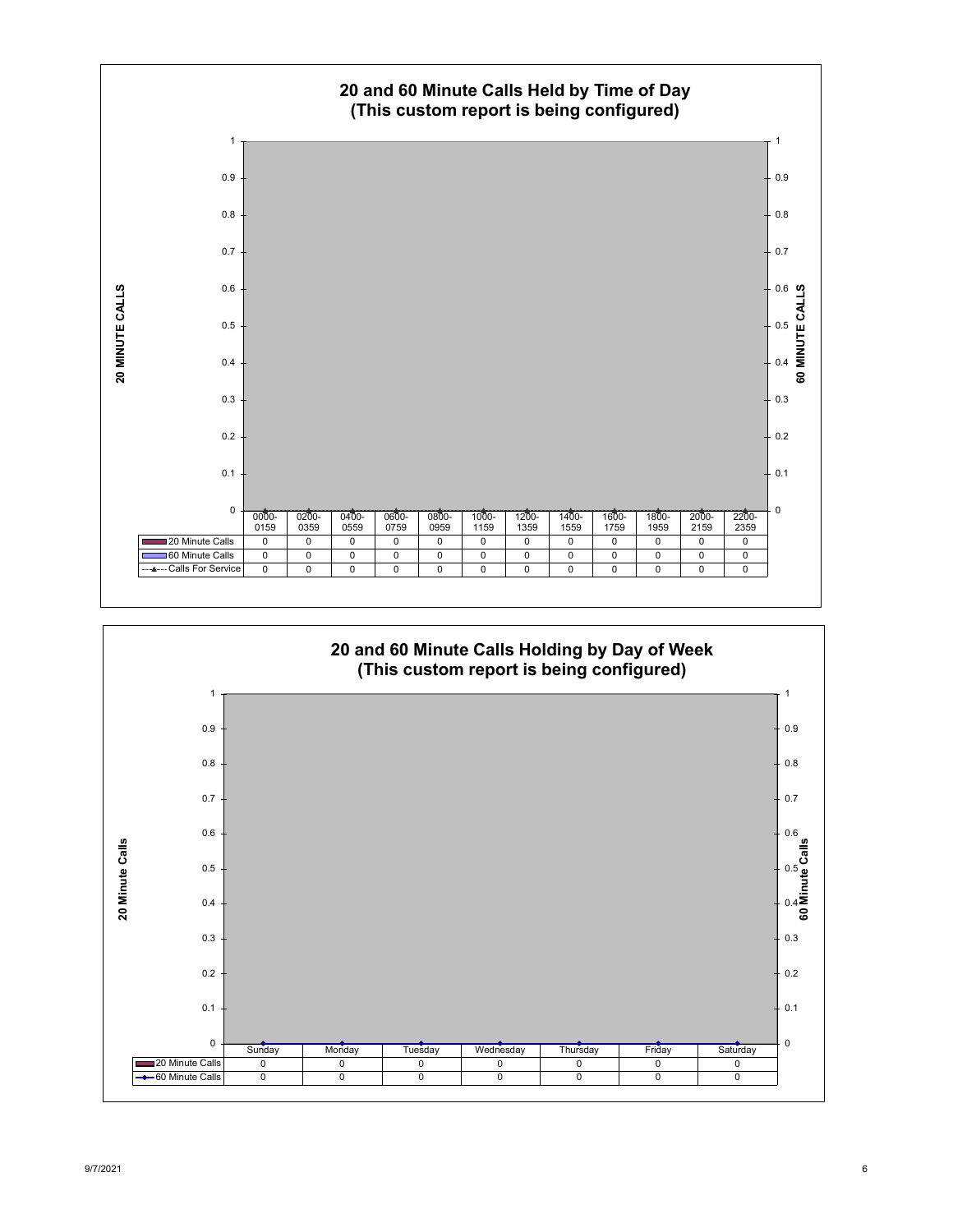In an effort to be more transparent, we have started presenting arrest and victimization rates year to date. These statistics are currently being impacted by trends related to the Covid -19 pandemic. Flagstaff has seen less visitation and tourism, and a reduction in our college student population. This has positively manifested itself in reduced criminality and arrests in some areas. Our community is one of only a few that has provided additional housing options for homeless populations. This has drawn more homeless individuals to Flagstaff. Unfortunately, we continue to see Native American members of our homeless population over-represented in both arrest and victimization data. Many of these arrests are on those who are not City residents, and many of these arrests are of repeat offenders.



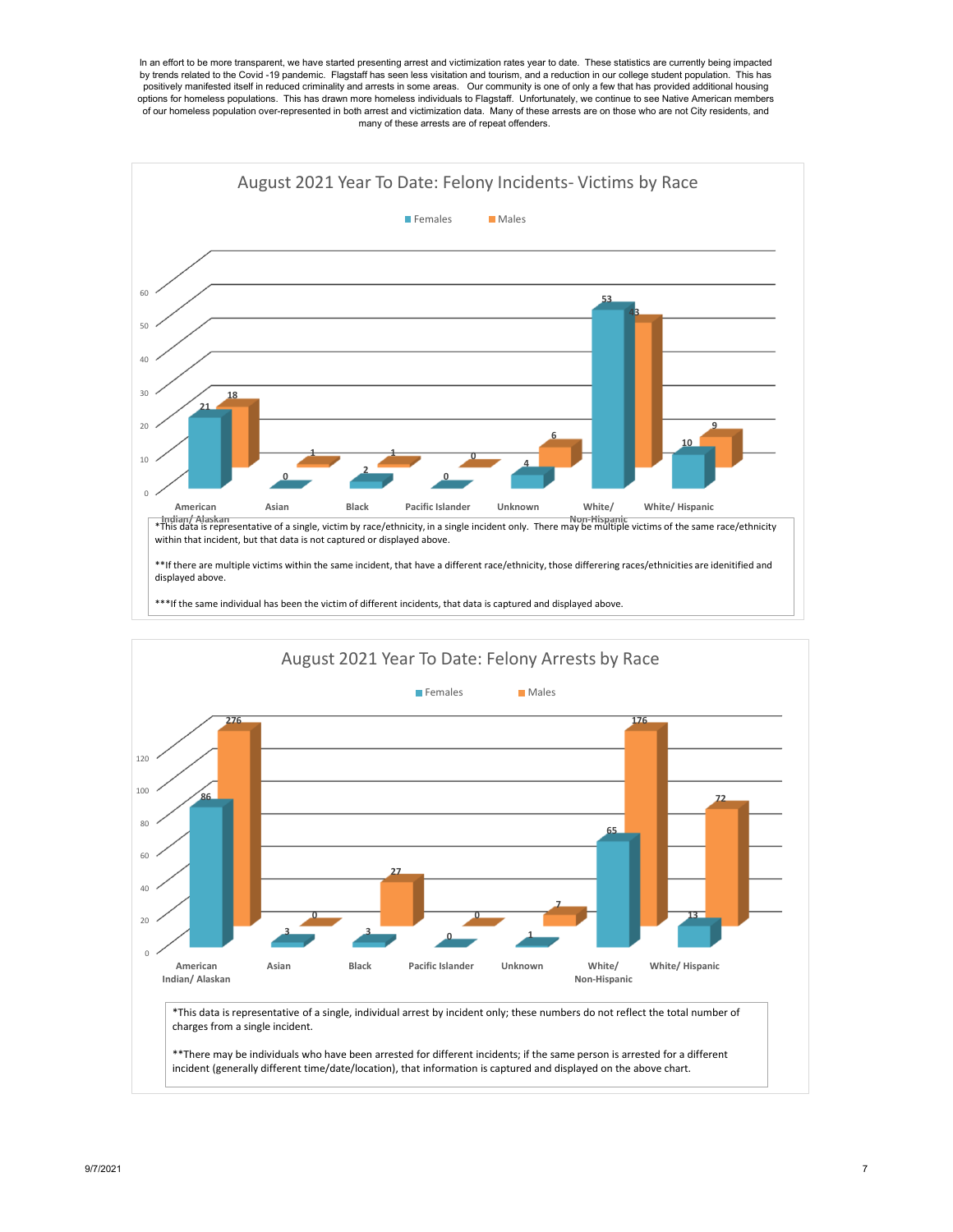In an effort to be more transparent, we have started presenting arrest and victimization rates year to date. These statistics are currently being impacted by trends related to the Covid -19 pandemic. Flagstaff has seen less visitation and tourism, and a reduction in our college student population. This has positively manifested itself in reduced criminality and arrests in some areas. Our community is one of only a few that has provided additional housing options for homeless populations. This has drawn more homeless individuals to Flagstaff. Unfortunately, we continue to see Native American members of our homeless population over-represented in both arrest and victimization data. Many of these arrests are on those who are not City residents, and many of these arrests are of repeat offenders.

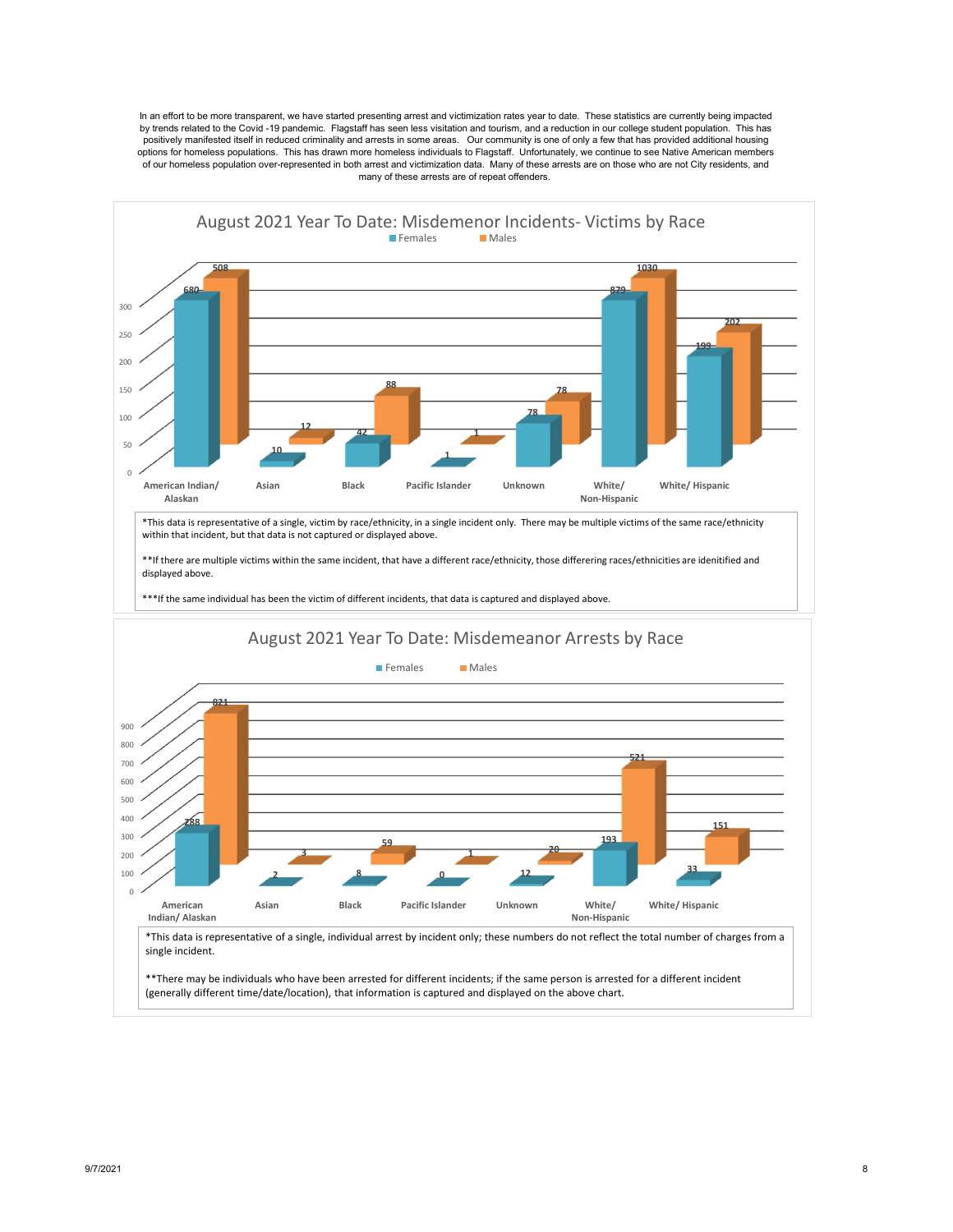

### **FLAGSTAFF POLICE DEPARTMENT MONTHLY REPORT August 2021**

|                                    | August         | Y.T.D. 2021 | Y.T.D. 2020  | % CHANGE             |
|------------------------------------|----------------|-------------|--------------|----------------------|
| <b>CALLS FOR SERVICE (TOTAL)</b>   | 7361           | 52239       | 52848        | $-1.2%$              |
| 1. Police                          | 3946           | 27079       | 27911        | $-3.0%$              |
| 2. Sheriff                         | 1635           | 12290       | 12120        | 1.4%                 |
| 3. City Fire                       | 1440           | 10582       | 10401        | 1.7%                 |
| 4. Rural Fire                      | 334            | 2138        | 2210         | $-3.3%$              |
| 5. Forest Service                  | 4              | 119         | 182          | $-34.6%$             |
| 6. US NPS                          | $\overline{2}$ | 31          | 24           |                      |
|                                    |                |             |              |                      |
| <b>REPORTS TAKEN (TOTAL)</b>       | 1641           | 11316       | 12046        | $-6.1%$              |
| 1. Misdemeanor                     | 762            | 4990        | 5880         | $-15.1%$             |
| 2. Felony                          | 207            | 1763        | 1956         | $-9.9%$              |
| 3. Incident                        | 159            | 4563        | 4210         | 8.4%                 |
| Accident                           | 23             | 1680        | 1371         | 22.5%                |
| Incident - no report               | 172            | 15963       | 14994        | 6.5%                 |
| Short Form Reports                 | 195            | 180         | 256          | $-29.7%$             |
| <b>Violent Crimes</b>              | 23             | 153         | 236          | $-35.2%$             |
| <b>Property Crimes</b>             | 172            | 1085        | 1383         | $-21.5%$             |
| <b>ARRESTS (TOTAL)</b>             | 382            | 3045        | 3988         | $-23.6%$             |
| 1. Misdemeanor arrests             | 292            | 2315        | 3235         | $-28.4%$             |
| 2. Felony Arrests                  | 90             | 730         | 753          | $-3.1%$              |
| In-Custody Bookings                | 292            | 2343        | 2872         | $-18.4%$             |
| Juvenile Arrests                   | 5              | 26          | 49           | -46.9%               |
| Juvenile Referrals                 | 9              | 49          | 61           | $-19.7%$             |
| <b>Warrant Arrests</b>             | 33             | 220         | 404          | $-45.5%$             |
|                                    |                |             |              |                      |
| <b>TRAFFIC ACCIDENTS (TOTAL)</b>   |                |             |              |                      |
| <b>Includes Private Property</b>   | 259            | 1680        | 1371         | 22.5%                |
| 1. Non-Injury Accidents            | 215            | 1436        | 1212         | 18.5%                |
| 2. Injury Accidents                | 44             | 238         | 158          | 50.6%                |
| 3. Fatal Accidents                 | $\mathbf 0$    | 6           | $\mathbf{1}$ | 200.0%               |
| <b>Private Property Accidents</b>  | 63             | 492         | 454          | 8.4%                 |
| <b>DUI Related Accidents</b>       | 4              | 51          | 62           | $-17.7%$             |
|                                    |                |             |              |                      |
| <b>CITATIONS ISSUED (TOTAL)</b>    | 462            | 4386        | 5752         | $-23.7%$             |
| 1. Traffic                         | 257            | 2799        | 2530         | 10.6%                |
| D.U.I.'s                           | 43             | 401         | 297          | 35.0%                |
| 2. Criminal (Non-Traffic)          | 205            | 1587        | 3222         | $-50.7%$             |
| <b>WARNING &amp; REPAIR ORDERS</b> | 394            | 5141        | 4236         | 21.4%                |
|                                    |                |             |              |                      |
| <b>FIELD I.D. CARDS</b>            | 710            | 5781        |              | $-7.7%$              |
|                                    |                |             | 6262         |                      |
| PI CONTACTS                        | 182            | 1779        | 1803         | $-1.3%$              |
|                                    |                |             |              |                      |
| <b>DETECTIVES</b>                  |                |             |              |                      |
| 1. Cases Assigned                  | 280            | 2092        | 2301         | $-9.1%$              |
| 2. Cases Cleared                   | 127            | 1132        | 1383         | -18.1%               |
| 3. Clearance Rate                  | 45%            | 54.1%       | 60.1%        | $-6.0%$              |
|                                    |                |             |              |                      |
| <b>DOMESTIC VIOLENCE</b>           |                |             |              |                      |
| 1. Incidents Reported              | 136            | 1160        | 1276         | $-9.1%$              |
| a. Misdemeanor                     | 118            | 990         | 1081         | $-8.4%$              |
| b. Felony                          | 18             | 170         | 195          | $-12.8%$<br>$-19.3%$ |
| 2. Arrests                         | 46             | 423         | 524          |                      |

**Shaded areas indicate YTD adjustments**